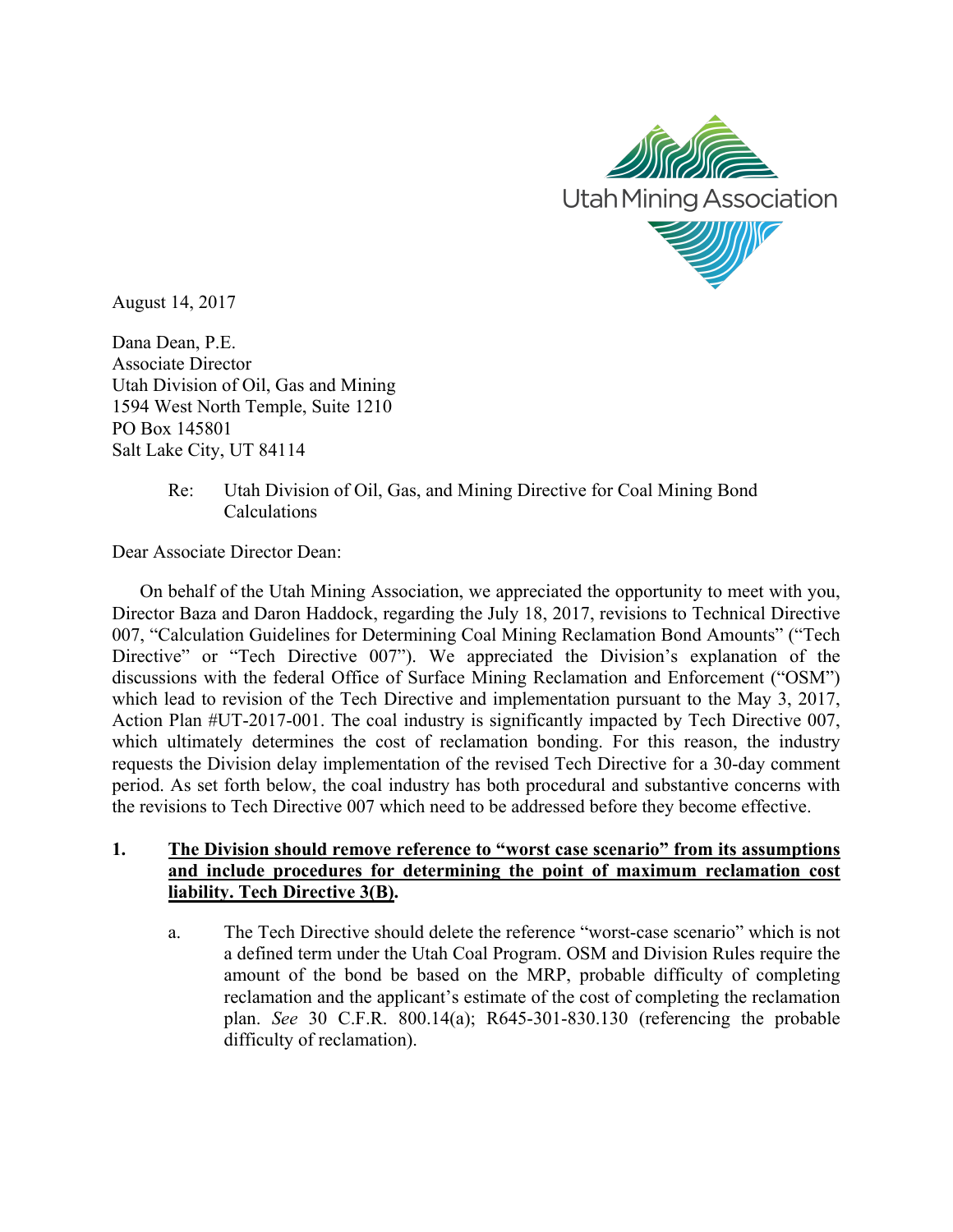Associate Director Dean August 14, 2017 Page 2

> b. Per OSM Directive 882, State and Federal Rules, the Tech Directive should be clarified to confirm that bond cost estimations should be based on "the point of maximum reclamation cost liability" within the permit term (i.e. the point in time where the reasonable maximum disturbed area, backfill void, refuse piles, revegetation, etc., are expected) not a hypothetical "worst case scenario." *Id*.; *See* OSM Directive 882, Chapter 2, Step 1: on page 9 (procedures for determination of the point of maximum reclamation cost liability as identified in the 6 bulleted items).

## **2. The Division inappropriately limits the use of local and regional cost indices, Tech Directive 007, Section 4(I).**

Utah's coal industry operates in a very competitive market. To allow Utah coal operators to remain competitive the Division needs to consider how its bonding costs compare with other coal mining states. Use of the nation-wide R.S. Means' as a source of costs data does not prevent the State from using regional and local costs to further refine costs to more representative rates. Typically, contractors' costs for equipment, labor and materials are determined at a local level. For example, the central Utah coal mining region is located near Price, Utah. Contractors in the Price area are located in the same region as the mines they service and are able to offer more competitive rates than those reflected in R.S. Means. These local rates are documented in the Price Utah City Cost Index, attached. Other coal producing States, currently take advantage of similar adjustments in their comparative costs, resulting in reduced rates reflecting local and regional actual costs. For example, the State of Ohio uses the R.S. Means' average rates and then further adjusts those rates per local and regional costs from their AML or landfill construction programs. Following this example, the Utah Coal Program should also consider regional or local cost indexes in their bond calculations. Therefore, we suggest the following:

a. The Division's reliance on national indices, especially with respect to demolition costs, labor rates and equipment rental, is not a true reflection of reclamation costs for projects in Utah. *See* OSM Directive 882, Chapter 2 at page 22. In the new Tech Directive 007, Section 4(I), References, the Division states:

> *"the only regional factor that applies to reclamation work is site construction. Historically, the site construction regional factor for Utah cities is within 2% of the national average. Since the adjustment is not significant and varies from year to year, the Division does not use regional factors."*

This is not the case. R.S. Means does not provide a regional cost index directly relating to "site construction." DOGM formerly allowed the use of City Cost Indexes to account for cost variations from the national averages included in R.S. Means. For the coal industry, the Price, Utah City Cost Index is typically used. *See attached*, City Cost Indexes for Price, Utah for the years 2013-2017, excluding 2015. The "Site & Infrastructure, Demolition" and the "Weighted Average" City Cost Indexes for Price for these years are: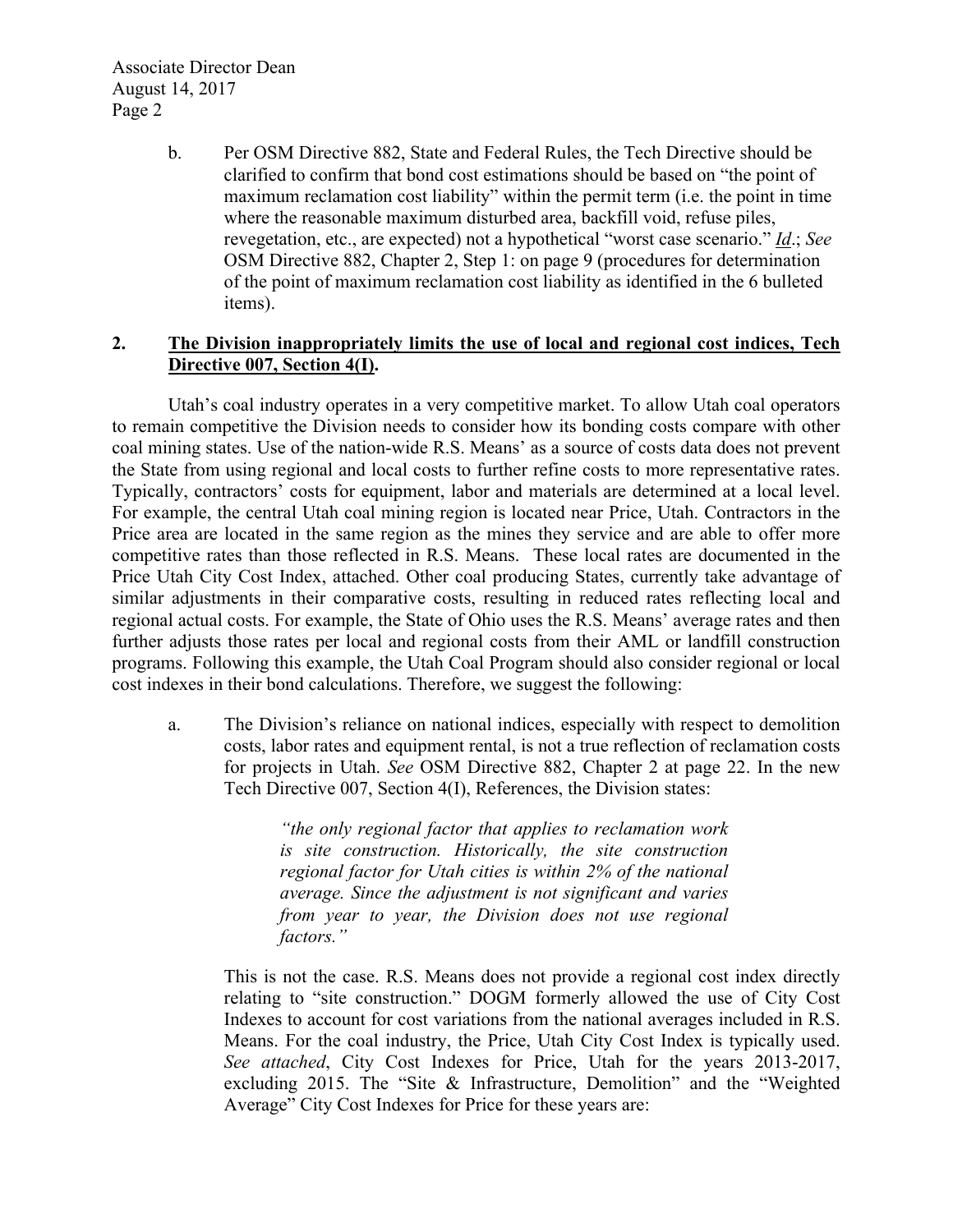Associate Director Dean August 14, 2017 Page 3

| Year    | Demolition Index | Weighted Average Index |
|---------|------------------|------------------------|
| 2013    | 93.0             | 84 7                   |
| 2014    | 93.5             | 849                    |
| 2016    | 94 1             | 858                    |
| 2017    | 94.3             | 85.0                   |
| Average | 93.7             | 851                    |

The City Cost Indexes do not provide factors related to earthwork and revegetation (the other primary reclamation activities). However, the factors in the Installation (i.e. labor) column for Price average about 65% of the national average. Given the relatively low labor rates for the region, the "Weighted Average" City Cost Index for Price would appropriately account for cost differences between the coal producing areas of Utah and the national average.

# **3. Overhead and Profit (O&P) should not be considered part of direct costs, Tech Directive 7(B)(12).**

- a. Tech Directive Section 7(B)(12) incorrectly categorizes O&P as a direct cost. Per OSM Directive 882, O&P is an indirect cost (unless local bids are used and included with direct costs or R.S. Means' "total" index costs are used). *See* OSM Directive 882, Chapter 2 at page 22.
- b. The Tech Directive should be clarified. Where local bids or direct cost estimates include Overhead and Profit ("O&P) (in the event R.S. Means' total costs are used to calculate direct costs) O&P should be broken out and allocated to indirect costs. Direct costs should be reduced for purposes of escalation.

## **4. The Division's Indirect Cost Calculation Results in "Double Dipping", Tech Directive 7(C).**

- a. The Division fails to provide a reference for the indirect cost factors listed in the directive.
- b. Under Tech Directive Section  $7(C)(1)$ , there is no basis to assume that mobilization and demobilization costs are the maximum allowed by OSM Directive 882, or 10%.

In the experience of the industry, mobilization and demobilization costs should be closer to 2.5% or 4% in Utah. Materials and equipment are readily available in the coal-producing areas of the State. Therefore the distance to travel to the work site is significantly reduced and will not result in any abnormal mob costs due to longdistance travel. Labor costs will also be reduced due the shorter distance traveled, and likely will eliminate costs for per diem since personnel are from the area that will not be utilizing the hotels for their housing needs. The 10% startup cost factor is high. The industry standard is 5% for site construction projects throughout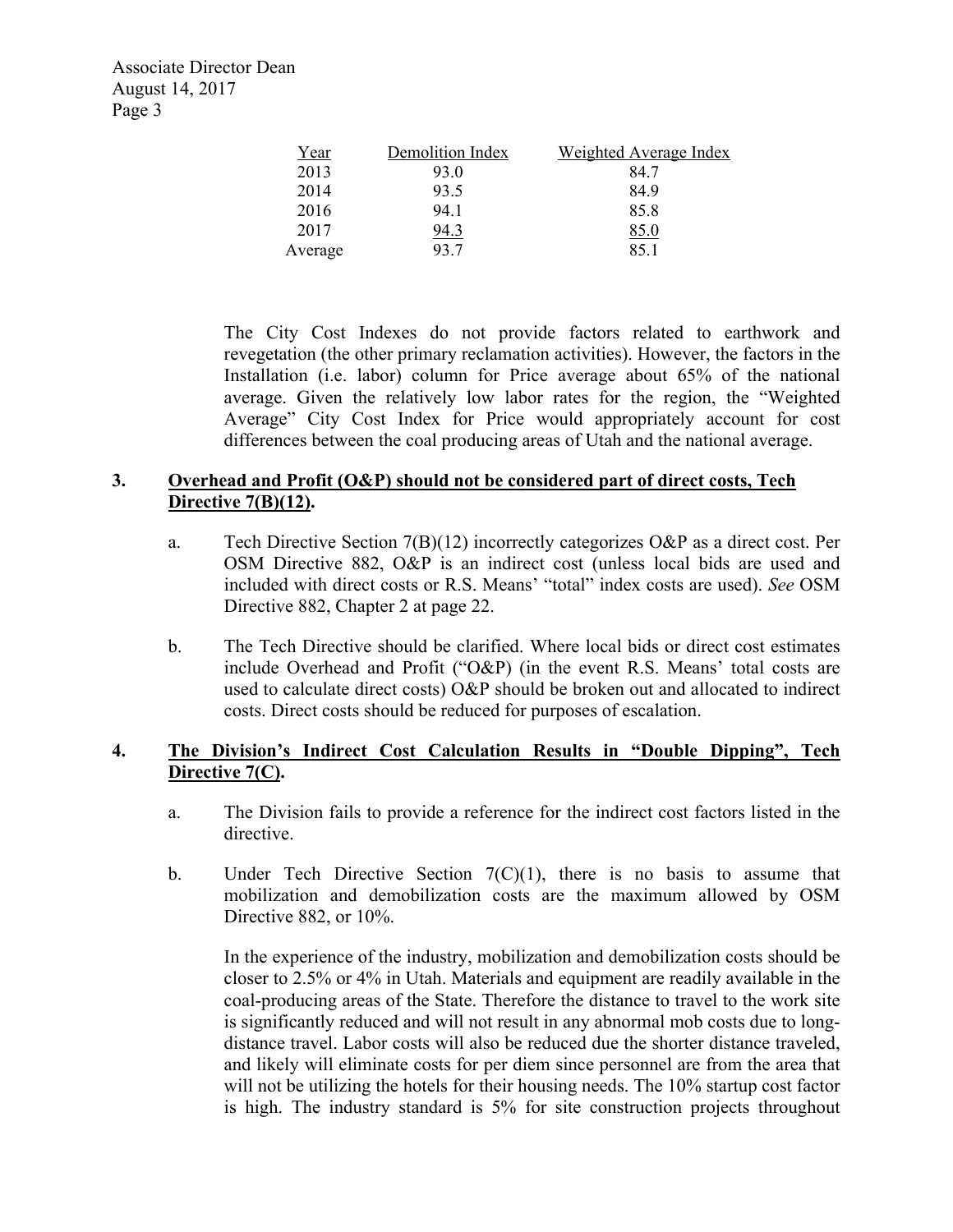Utah.

c. Under Tech Directive Section  $7(C)(4)$ , the Division is without the authority to assess an indirect cost for "Main Office Expenses" and this calculation results in "double dipping."

The term "main office expenses" is not a defined category of expenses and should be removed from the indirect cost estimate. R.S. Means indicates that this expense is the average national cost typically charged by a General Contractor whose annual project volume ranges between \$2.5 and \$4.0 million. In Utah, only a small percentage of the reclamation work is performed by subcontractors and there are no "main office expenses."

d. O&P (as a separate line item) should be included in indirect costs per OSM Directive 882. To the extent that profit and overhead are estimated as part of a Direct Cost estimate, they should be broken out before escalation. Since these cost factors did not change with the requirement that overhead and profit is included in the unit costs, a real possibility exists that overhead and profit would be counted twice under the new directive.

## **5. Inflation Adjustments, Tech Directive 7(D).**

a. In practice, the Division is improperly escalating Indirect Costs. This practice is inconsistent with OSM Directive 882, which requires escalation of Direct Costs only. *See* OSM Directive 882. Chapter 2 at page 21. Please clarify the Division's Tech Directive 7(D) to be consistent with OSM's guidelines.

Once again, we appreciate your consideration and look forward to providing additional input prior to the Division's implementation of the revised Tech Directive 007.

Sincerely,

Mako

Mark D. Compton President